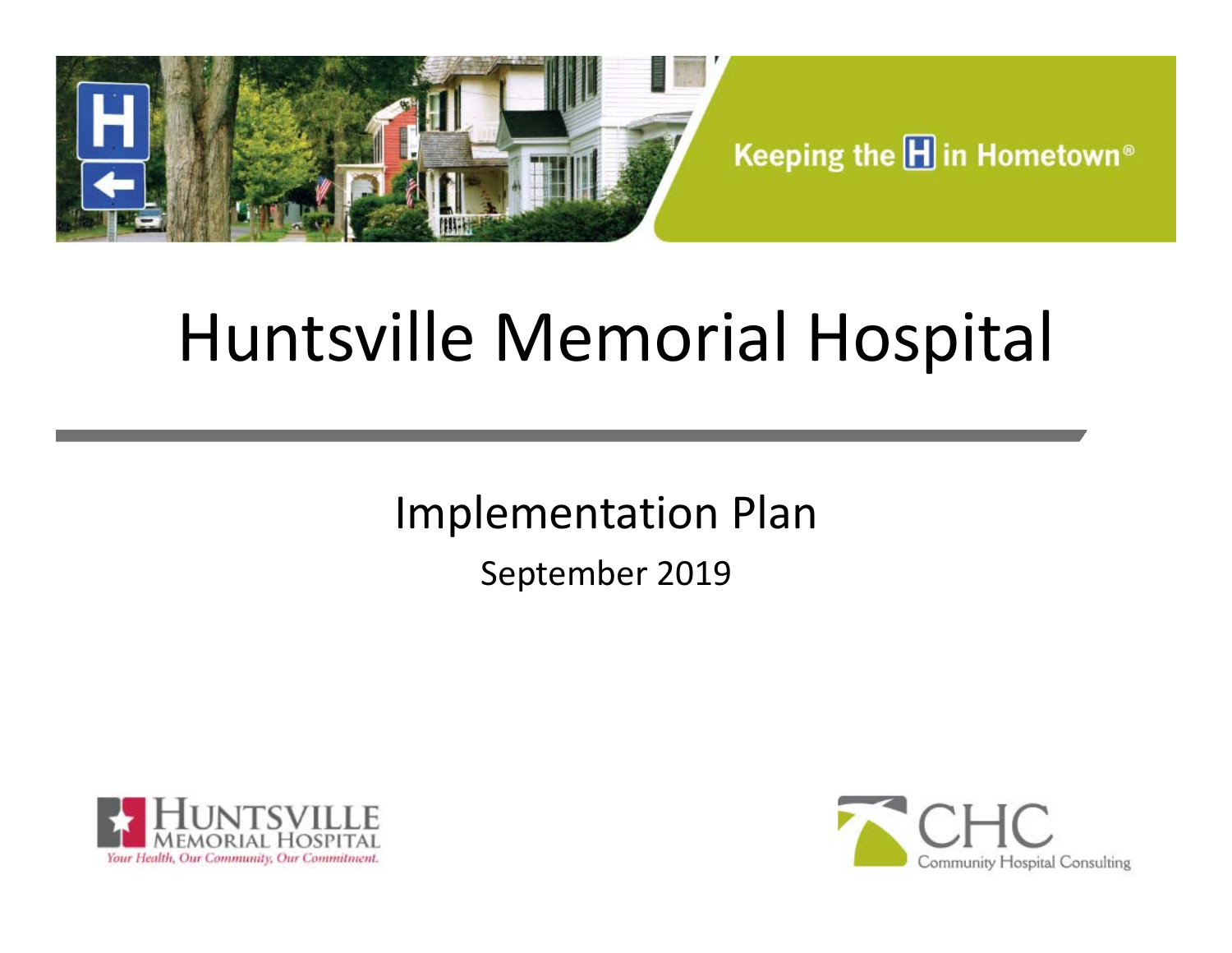# **Huntsville Memorial Hospital FY 2020 - FY 2022 Implementation Plan**

A comprehensive, six-step community health needs assessment ("CHNA") was conducted for Huntsville Memorial Hospital (HMH) by Community Hospital Consulting (CHC Consulting). This CHNA utilizes relevant health data and stakeholder input to identify the significant community health needs in Walker County, Texas.

The CHNA Team, consisting of leadership from HMH, met with staff from CHC Consulting on May 15, 2019 to review the research findings and prioritize the community health needs. Six significant community health needs were identified by assessing the prevalence of the issues identified from the health data findings combined with the frequency and severity of mentions in community input.

The CHNA Team participated in an electronic ballot prioritization process using a structured matrix to rank the community health needs based on three characteristics: size and prevalence of the issue, effectiveness of interventions and the hospital's capacity to address the need. Once this prioritization process was complete, the hospital leadership discussed the results and decided to address all of the six prioritized needs in various capacities through a hospital specific implementation plan.

The six most significant needs, as discussed during the May 15th prioritization meeting, are listed below:

- 1.) Focus on Hospital Improvements and Sustainability
- 2.) Increased Emphasis on Physician Recruitment and Retention
- 3.) Access to Affordable Care and Reducing Health Disparities Among Specific Populations
- 4.) Prevention, Education and Services to Address High Mortality Rates, Chronic Diseases, Preventable Conditions and Unhealthy Lifestyles
- 5.) Access to Mental and Behavioral Health Care Services and Providers
- 6.) Increased Emphasis on Education and Awareness of Existing Health Care Resources

HMH leadership developed its implementation plan to identify specific activities and services which directly address all of the identified priorities. The objectives were identified by studying the prioritized health needs, within the context of the hospital's overall strategic plan and the availability of finite resources. The plan includes a rationale for each priority, followed by objectives, specific implementation activities, responsible leaders, key results, and current status.

The HMH Board reviewed and adopted the 2019 Community Health Needs Assessment on May 23, 2019. The HMH 2020-2022 Implementation Plan is pending board approval on September 26, 2019.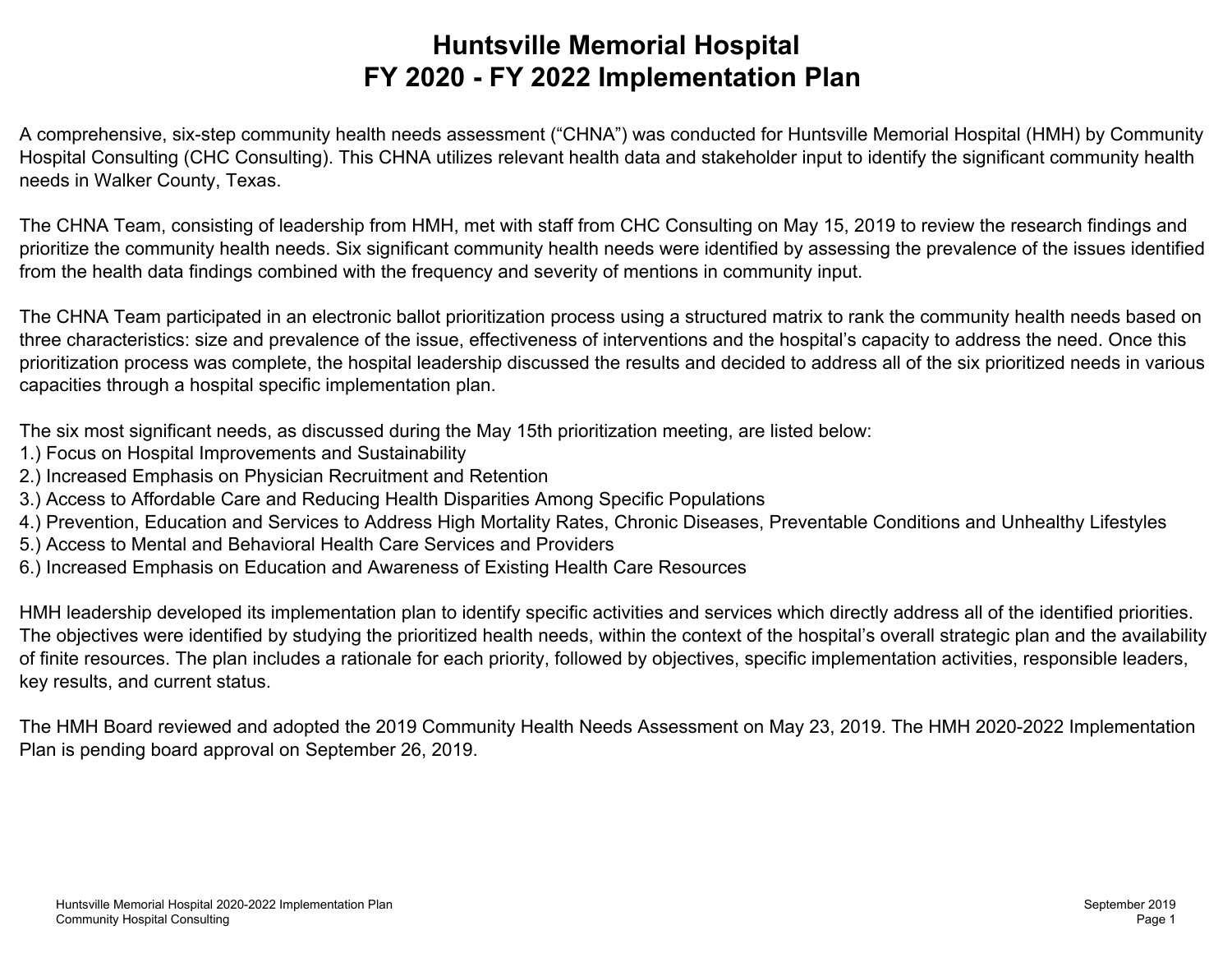## Priority #1: Focus on Hospital Improvements and Sustainability

#### Rationale:

Interviewees discussed concern surrounding the future of the hospital leading to difficulty in retaining providers and health care staff who may be leaving the area for more stable employment situations. It was also mentio aging and needs upgrades to attract new providers and patients in the community. One interviewee stated: "The big concern is keeping our doctors, nurses and health care personnel so we don't lose them to other areas becaus future of the hospital."

It was mentioned that the presence of the hospital is invaluable for natural disasters and the incarcerated population in the community, and interviewees also noted that there may be a potential negative impact on the sign socioeconomic population if the hospital closes or reduces services. One interviewee stated: "We need an acute care hospital here. We have a lot of people who are at an economic level that would make it complex or difficul locations within the area, so having a health care facility here is very important."

#### Objective:

*Focus on efforts to improve the hospital's infrastructure and maintain sustainability in the community*

| <b>Implementation Activity</b>                                                                                                                                                                                      | FY 2020         |                                        | FY 2021         |                                        | FY 2022         |                                        |
|---------------------------------------------------------------------------------------------------------------------------------------------------------------------------------------------------------------------|-----------------|----------------------------------------|-----------------|----------------------------------------|-----------------|----------------------------------------|
|                                                                                                                                                                                                                     | <b>Progress</b> | <b>Key Results</b><br>(As Appropriate) | <b>Progress</b> | <b>Key Results</b><br>(As Appropriate) | <b>Progress</b> | <b>Key Results</b><br>(As Appropriate) |
| <b>1.A.</b> HMH is focused on sustainability and finding the best path to move forward.                                                                                                                             |                 |                                        |                 |                                        |                 |                                        |
| 1.B. HMH is exploring opportunities to expand infusion services.                                                                                                                                                    |                 |                                        |                 |                                        |                 |                                        |
| 1.C. HMH is dedicated to increasing quality through improving HCAHPS scores.                                                                                                                                        |                 |                                        |                 |                                        |                 |                                        |
| 1.D. HMH is dedicated to increasing quality through reducing employee turnover.                                                                                                                                     |                 |                                        |                 |                                        |                 |                                        |
| 1.E. HMH continues to participate in the AHRQ Culture of Safety Survey and action plan based on results.                                                                                                            |                 |                                        |                 |                                        |                 |                                        |
| 1.F. HMH will continue to implement its Chronic Disease Management process upon discharge to reduce                                                                                                                 |                 |                                        |                 |                                        |                 |                                        |
| readmissions by utilizing the Community Case Manager.                                                                                                                                                               |                 |                                        |                 |                                        |                 |                                        |
| 1.G. HMH will continue to work with Greater Houston Health Connect in the implementation of the Health                                                                                                              |                 |                                        |                 |                                        |                 |                                        |
| Information Exchange (HIE) which will allow employed and staff physicians access to their respective<br>patients' health information to help improve efficiency and effectiveness of patient care among handoffs to |                 |                                        |                 |                                        |                 |                                        |
| community providers.                                                                                                                                                                                                |                 |                                        |                 |                                        |                 |                                        |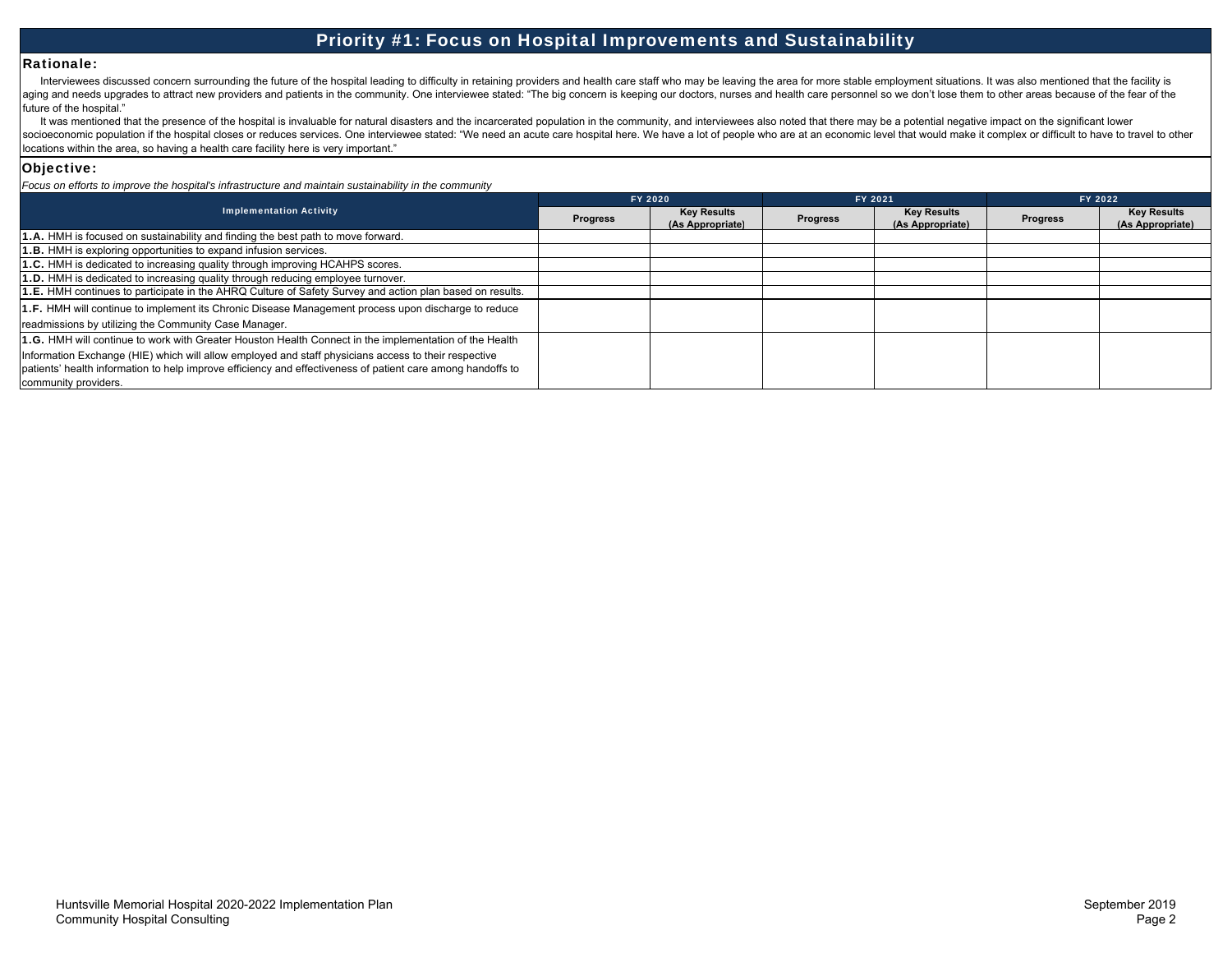## Priority #2: Increased Emphasis on Physician Recruitment and Retention

#### Rationale:

Walker County has a lower rate of primary care providers and dentists per 100,000 population than the state, as well as a higher rate of preventable hospital events than the state. Additionally, Walker County has several H Shortage Area designations and census tract-based Medically Underserved Area/Population designations, as defined by the U.S. Department of Health and Human Services Health Resources and Services Administration (HRSA).

Many interviewees mentioned an increasing need for additional primary care providers and nurses in the community leading to the increased use of advanced practitioners. Iong wait times for appointments and overuse of the E Interviewees also raised concern surrounding the lack of younger providers and the limited availability of primary care resources for un/underinsured, Medicaid and Medicare patients. Pediatricians were mentioned as limitin with one interviewee stating: "There aren't many Medicaid primary care providers in Huntsville, and no pediatricians that take Medicaid. There's not many Medicare or Medicaid providers for adults. So they don't get care or

Interviewees discussed the lack of emphasis on the importance in establishing a medical home and the difficulty with the Blue Cross Blue Shield HMO plan in finding local primary care providers on that network. One intervie of the ACA, the only individual plan left in the market is a Blue Cross Blue Shield HMO. Most of the providers are not on that network, so it becomes difficult for anyone who is not on a group policy. So the HMO policy cov but in the meantime they pay out of pocket to visit a doctor because they can't use the insurance otherwise."

Interviewees also noted a shortage of local specialty providers that leads to outmigration to Conroe, the Woodlands and Bryan/College Station for specialized care. Specific specialties mentioned as needed include Neurology Orthopedics and OB/GYN, and it was also noted that there is an increasing need for dialysis services for the prison population. One interviewee specifically stated: "There are more and more offenders coming into the prison hypertension, and many of those are progressing to organ damage and will be in need of dialysis services."

It was noted that there is a limited number of specialists accepting un/underinsured and Blue Cross Blue Shield HMO plans, which is leading to overuse of the Emergency Room and outmigration of those patients to outlying ar acknowledged that the rotating specialists who come to Walker County have varied availability, which also leads to patients going to office visits in Conroe and the Woodlands for continuity of care. One interviewee stated: specialty care because you can get everything done. It's the continuity of care. You can go to a Methodist physician and get everything done in Methodist vs. here it's disjointed."

#### Objective:

*Provide a point of access for primary and specialty health care services in the community*

|                                                                                                                                                                                                                                                                                                                                     | FY 2020         |                                        | FY 2021  |                                        | FY 2022         |                                        |
|-------------------------------------------------------------------------------------------------------------------------------------------------------------------------------------------------------------------------------------------------------------------------------------------------------------------------------------|-----------------|----------------------------------------|----------|----------------------------------------|-----------------|----------------------------------------|
| <b>Implementation Activity</b>                                                                                                                                                                                                                                                                                                      | <b>Progress</b> | <b>Key Results</b><br>(As Appropriate) | Progress | <b>Key Results</b><br>(As Appropriate) | <b>Progress</b> | <b>Key Results</b><br>(As Appropriate) |
| 2.A. HMH will work to continuously improve physician engagement. This includes supporting local provider                                                                                                                                                                                                                            |                 |                                        |          |                                        |                 |                                        |
| growth initiatives, and strategic alignment with larger practices in surrounding counties. HMH will recruit<br>primary and specialty care providers and advanced practitioners as needed. HMH will offer space for<br>rotating specialties to increase local access and reduce the hardship of transportation within the community. |                 |                                        |          |                                        |                 |                                        |
| <b>2.B.</b> HMH will continue to offer extended hours at the Huntsville RHC to increase access to primary care                                                                                                                                                                                                                      |                 |                                        |          |                                        |                 |                                        |
| services and providers for those who are unable to seek care during normal work hours.                                                                                                                                                                                                                                              |                 |                                        |          |                                        |                 |                                        |
| 2.C. HMH and the HMH RHC will continue to serve as a clinical site for students at partner universities and                                                                                                                                                                                                                         |                 |                                        |          |                                        |                 |                                        |
| education centers, including the newly-opened osteopathic school of medicine at Sam Houston State<br>University.                                                                                                                                                                                                                    |                 |                                        |          |                                        |                 |                                        |
| [2.D. HMH provides OB/GYN care through its Women's Health Nurse Practitioner in the HMH RHC.                                                                                                                                                                                                                                        |                 |                                        |          |                                        |                 |                                        |
| 2.E. HMH will explore opportunities to collaborate with the recently established Federally Qualified Health                                                                                                                                                                                                                         |                 |                                        |          |                                        |                 |                                        |
| Center (FQHC) in the community in order to increase access to local primary care services.                                                                                                                                                                                                                                          |                 |                                        |          |                                        |                 |                                        |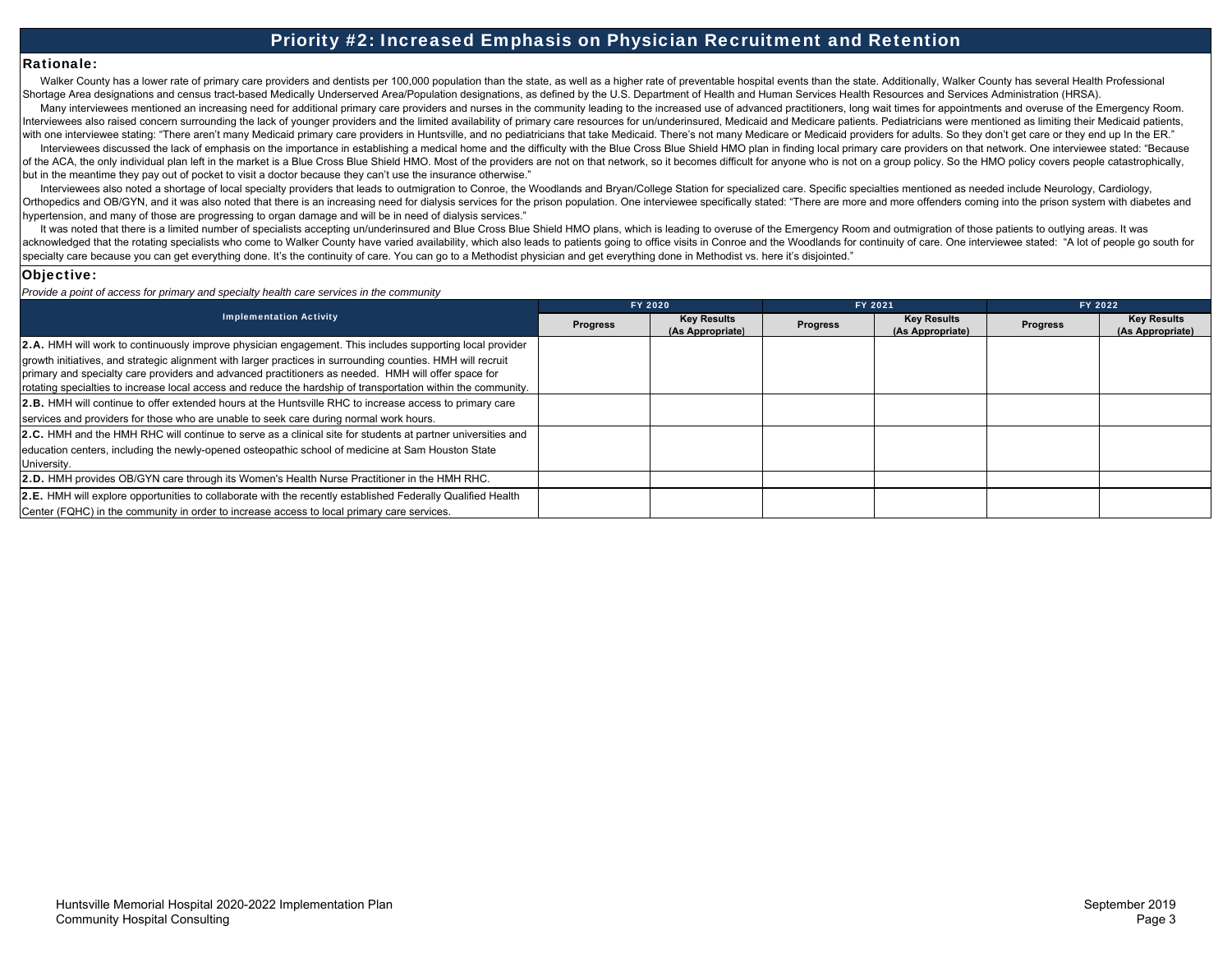### Priority #3: Access to Affordable Care and Reducing Health Disparities Among Specific Populations

#### Rationale:

Data suggests that some residents in the study area face significant cost barriers when accessing the healthcare system and other necessities within the community. The median household income in Walker County is lower than and the county also has a higher percentage of families and children living below poverty than the state. Unemployment rates in the county are also higher than the state.

Interviewees acknowledged a growing number of un/underinsured and unfunded patients in the community as well as general population growth that warrants an increasing concern for the hospital's capacity to treat the growing Additionally, interviewees noted the limited access to primary and specialty care options for low income and Medicaid residents as well as greater difficulty in seeking local care for residents covered by state insurance a HMO plans. One interviewee stated: "The ACA plans are generally unusable by folks who can afford to buy those. There are not a lot of providers accepting state insurance for employees. Health insurance is a big deal for ou

Overuse of the Emergency Room by un/underinsured and Medicaid patients was noted by interviewees, as well as a lack of affordable medications forcing the low income and working poor residents to be noncompliant with treatm Interviewees also mentioned that the female OB population may be challenged by few local providers accepting Medicaid and uninsured patients. One interviewee stated: "There's a lack of local providers accepting Medicaid. A Medicaid go into the 4th or 5th month of pregnancy and don't have prenatal care at all. There's nowhere for uninsured patients to receive well woman exams."

When asked which subpopulations may experience health disparities in Walker County, interviewees discussed the elderly, incarcerated, low income/working poor, teenagers/adolescents, racial/ethnic and veteran populations.

With regards to the elderly population, interviewees discussed heart disease and high blood pressure, Alzheimer's disease, transportation barriers, lack of affordable housing options, poor dental health and difficulty affo for a Community Paramedicine Program as challenges for this group. For the incarcerated population, interviewees mentioned a need for improved streamlining process of prison patients through the hospital, dialysis services psychiatric medications as disproportionately challenging incarcerated residents.

Interviewees mentioned cost barriers to care, a lack of affordable medications and limited access to dental care as health disparities affecting the low income and working poor population in Walker County. For the teen/ado interviewees mentioned those residents are challenged by obesity, limited access to healthy food, lack of recreational and extracurricular activities, sexually transmitted infections, access to family planning services, su rehab services and an increasing rate of homelessness and "couch hopping."

With regards to racial/ethnic groups in Walker County, interviewees discussed an increasing rate of residents from Nigeria and Kenya needing greater cultural assimilation as a specific challenge. For veteran residents, int lack of access to local resources and services and a stigma associated with seeking mental health care services as challenges for these residents.

#### Objective:

*Implement and offer programs that aim to reduce health disparities by targeting specific populations*

| <b>Implementation Activity</b>                                                                                                                                                                                                                                                                                                                                                                                                                                                                                                                                                                                                                                                                                                                                                                                                                                                                   | FY 2020         |                                        | FY 2021         |                                        | FY 2022         |                                        |
|--------------------------------------------------------------------------------------------------------------------------------------------------------------------------------------------------------------------------------------------------------------------------------------------------------------------------------------------------------------------------------------------------------------------------------------------------------------------------------------------------------------------------------------------------------------------------------------------------------------------------------------------------------------------------------------------------------------------------------------------------------------------------------------------------------------------------------------------------------------------------------------------------|-----------------|----------------------------------------|-----------------|----------------------------------------|-----------------|----------------------------------------|
|                                                                                                                                                                                                                                                                                                                                                                                                                                                                                                                                                                                                                                                                                                                                                                                                                                                                                                  | <b>Progress</b> | <b>Key Results</b><br>(As Appropriate) | <b>Progress</b> | <b>Key Results</b><br>(As Appropriate) | <b>Progress</b> | <b>Key Results</b><br>(As Appropriate) |
| <b>3.A.</b> HMH Hospital and Clinics will continue to provide Financial Counselors who are available to assist<br>uninsured patients with pathways to affordable healthcare. This process includes screening patients for<br>government program qualification, including Medicaid, SSI, Medicare, Crime Victims, and Veteran's<br>Benefits. If the uninsured patient does not qualify for any government programs, the patient will be screened<br>for the hospital Charity program. If the uninsured patient does not qualify for any government programs or<br>charity care, the patient who resides in Walker County will be screened for the Walker County Indigent Care<br>program. Patients who qualify for the Walker County Indigent Care program will receive access to basic<br>healthcare services as defined within Chapter 61 of the Health and Safety Code for the State of Texas. |                 |                                        |                 |                                        |                 |                                        |
| 3.B. HMH offers discounts for uninsured patients who are at or above 200% of the Federal Poverty Limit.<br>This includes discounted services, available to patients at discounted self pay rates.                                                                                                                                                                                                                                                                                                                                                                                                                                                                                                                                                                                                                                                                                                |                 |                                        |                 |                                        |                 |                                        |
| 3.C. HMH owns and operates a Rural Health Clinic within Walker County to provide access to primary care<br>services on a sliding fee scale.                                                                                                                                                                                                                                                                                                                                                                                                                                                                                                                                                                                                                                                                                                                                                      |                 |                                        |                 |                                        |                 |                                        |
| 3.D. HMH will continue to offer discounted prices on mammograms during the month of October.                                                                                                                                                                                                                                                                                                                                                                                                                                                                                                                                                                                                                                                                                                                                                                                                     |                 |                                        |                 |                                        |                 |                                        |
| 3.E. HMH will continue to participate in local health-related events to promote hospital services and offer a<br>variety of health screenings to the community at low cost. The HMH Rural Health Clinic will continue to<br>operate the Mobile Clinic that provides pre-employment physicals, health screenings, immunizations,<br>chronic disease education, and sports physicals to local schools, employers, city and county officials,<br>churches, food banks, and other organizations.                                                                                                                                                                                                                                                                                                                                                                                                     |                 |                                        |                 |                                        |                 |                                        |
| 3.F. HMH will continue to host and/or participate in donation drives to benefit underserved organizations in<br>the community, as well as educational events.                                                                                                                                                                                                                                                                                                                                                                                                                                                                                                                                                                                                                                                                                                                                    |                 |                                        |                 |                                        |                 |                                        |
| 3.G. HMH will continue to provide translation services in sign language and multiple languages to<br>applicable patients.                                                                                                                                                                                                                                                                                                                                                                                                                                                                                                                                                                                                                                                                                                                                                                        |                 |                                        |                 |                                        |                 |                                        |
| 3.H. HMH provides teleneurology consultation services through the University of Texas.                                                                                                                                                                                                                                                                                                                                                                                                                                                                                                                                                                                                                                                                                                                                                                                                           |                 |                                        |                 |                                        |                 |                                        |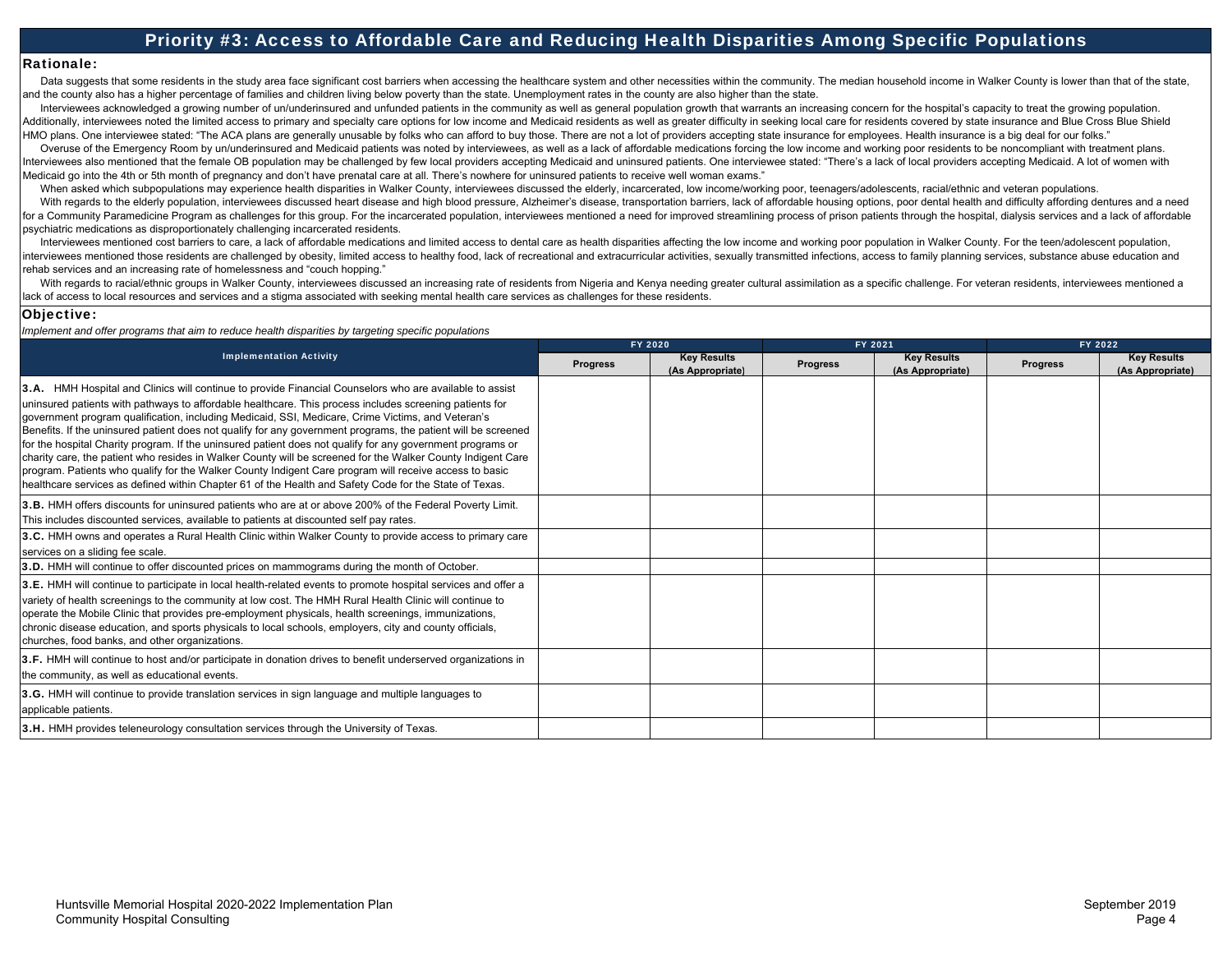# Priority #4: Prevention, Education and Services to Address High Mortality Rates, Chronic Diseases, Preventable Conditions and Unhealthy Lifestyles

#### Rationale:

Data suggests that higher rates of specific mortality causes and unhealthy behaviors warrants a need for increased preventive education and services to improve the health of the community. Cancer and heart disease are the of death in Walker County and the state. Walker County has higher mortality rates than Texas for malignant neoplasms; chronic lower respiratory diseases; cerebrovascular diseases; diabetes mellitus; septicemia; nephritis, nephrosis; intentional self-harm (suicide); prostate cancer; lung and bronchus cancer and colon and rectum cancer.

Walker County has higher rates of chronic conditions and unhealthy lifestyle behaviors such as diabetes (adult and Medicare populations), obesity, high blood pressure (Medicare population), asthma, physical inactivity and state. Data also suggests that residents may not be seeking necessary preventive care services, such as mammograms.

Walker County has higher rates of communicable diseases such as chlamydia and HIV/AIDS than the state. With regards to maternal and child health, specifically, Walker County has higher percentages of mothers who smoked dur and premature births than the state.

Interviewees raised concern surrounding the high rates of hypertension, heart disease, diabetes and obesity in the community, as well as the lack of promotion and encouragement of existing health facilities for residents t mentioned that the traditional southern-style of cooking, physical inactivity and limited built environment may be contributing to the higher obesity rates and the lack of motivation to be physically active. It was also no be a determining factor for healthy lifestyle and proper dietary choices. One interviewee stated: "People in poverty tend to have unhealthy lifestyles and eat bad food because they're into comfort food and that kind of thi level."

Childhood obesity and hunger were brought up as concerns in the community by interviewees, as well as significant tobacco use and potential infectious disease outbreaks due to a growing migrant population. One interviewee the people migrating here from Nigeria and Kenya, there is concern for an infectious disease outbreak."

#### Objective:

*Implement programs and provide educational opportunities that seek to address unhealthy lifestyles and behaviors in the community*

| <b>Implementation Activity</b>                                                                                                                                             | FY 2020  |                                        | FY 2021         |                                        | FY 2022         |                                        |
|----------------------------------------------------------------------------------------------------------------------------------------------------------------------------|----------|----------------------------------------|-----------------|----------------------------------------|-----------------|----------------------------------------|
|                                                                                                                                                                            | Progress | <b>Key Results</b><br>(As Appropriate) | <b>Progress</b> | <b>Key Results</b><br>(As Appropriate) | <b>Progress</b> | <b>Key Results</b><br>(As Appropriate) |
| 4.A. HMH will continue to participate in local health-related events to promote hospital services and offer a                                                              |          |                                        |                 |                                        |                 |                                        |
| variety of health screenings to the community at low cost.                                                                                                                 |          |                                        |                 |                                        |                 |                                        |
| 4.B. The HMH Rural Health Clinic will continue to operate the Mobile Clinic that provides pre-employment                                                                   |          |                                        |                 |                                        |                 |                                        |
| physicals, health screenings, hearing and vision testing, immunizations, chronic disease education, and                                                                    |          |                                        |                 |                                        |                 |                                        |
| sports physicals to local schools, employers, city and county officials, churches, food banks, and other<br>organizations.                                                 |          |                                        |                 |                                        |                 |                                        |
| 4.C. HMH continue to offer educational opportunities for the public concerning wellness topics and health                                                                  |          |                                        |                 |                                        |                 |                                        |
| risk concerns, as well as various support and educational groups at the facility.                                                                                          |          |                                        |                 |                                        |                 |                                        |
| 4.D. HMH continues its Peripheral Arterial Disease (PAD) program through the HMH Clinic and Walker                                                                         |          |                                        |                 |                                        |                 |                                        |
| County churches. For the PAD program, the clinic works with the hospital to provide the screening, and<br>HMH provides the follow up and services for applicable patients. |          |                                        |                 |                                        |                 |                                        |
| 4.E. HMH will explore relationships and meet with leaders at local nursing homes, Skilled Nursing Facilities                                                               |          |                                        |                 |                                        |                 |                                        |
| and Long Term Care Facilities in order to strengthen the transition of care between the HMH and local<br>nursing facilities.                                               |          |                                        |                 |                                        |                 |                                        |
| 4.F. HMH employees have access to the healthier options in the cafeteria, as well as nutritional facts for                                                                 |          |                                        |                 |                                        |                 |                                        |
| food that is served.                                                                                                                                                       |          |                                        |                 |                                        |                 |                                        |
| 4.G. HMH personnel serve in leadership roles and as volunteers with many agencies and committees in the                                                                    |          |                                        |                 |                                        |                 |                                        |
| community.                                                                                                                                                                 |          |                                        |                 |                                        |                 |                                        |
| 4.H. HMH will maintain its current accreditations will continue to pursue appropriate facility certifications.                                                             |          |                                        |                 |                                        |                 |                                        |
| 4.I. HMH will continue to partner with and meet with local EMS to promote better health in the community                                                                   |          |                                        |                 |                                        |                 |                                        |
| and discuss performance improvement, transfer times and education needs.                                                                                                   |          |                                        |                 |                                        |                 |                                        |
| 4.J. HMH Emergency Department provides Trauma community education/prevention including Stop the                                                                            |          |                                        |                 |                                        |                 |                                        |
| Bleed training to local schools and various community agencies.                                                                                                            |          |                                        |                 |                                        |                 |                                        |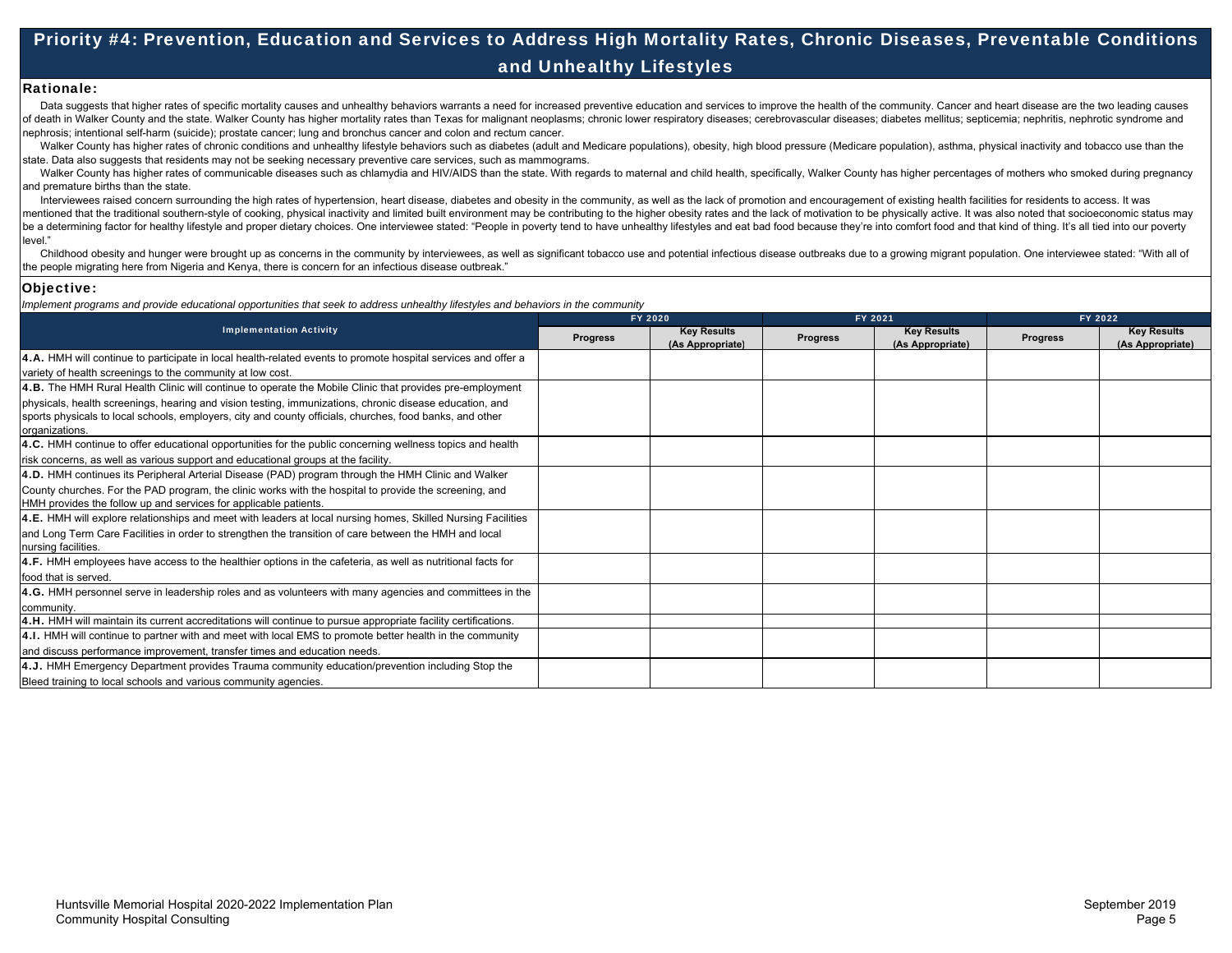### Priority #5: Access to Mental and Behavioral Health Care Services and Providers

#### Rationale:

Walker County has a lower rate of mental and behavioral health care providers per 100,000 population than the state.

Many interviewees mentioned an increasing need for mental and behavioral health care resources due to the growing population, which is worsened by a shortage of local mental and behavioral health related resources that lea transferring of patients outside of Walker County. This shortage of resources also leads to long wait times for appointments with a provider. One interviewee stated: "As far as the mental health issues, there's a lack of s few and far between. Our community is growing so much that we just need more of that available to our citizens."

Interviewees raised concern surrounding the stigma associated with seeking mental and behavioral health care and the reluctance of residents to seek care when needed. It was also mentioned that there is a lack of substance facilities to address the significant recreational drug use (methamphetamine, opioid) in the community. A few interviewees noted that the psychiatric drug cost is a barrier for the incarcerated population in receiving ment services, with one interviewee specifically stating: "Mental health a big issue in the jail because psychiatric drugs are unbelievably expensive."

#### Objective:

*Provide a point of access for mental health services in the community*

| <b>Implementation Activity</b>                                                                                                                                                                                                                                                                                                                                                                                                                                                                                                                                                                                                  | FY 2020         |                                        | FY 2021         |                                        | FY 2022         |                                        |
|---------------------------------------------------------------------------------------------------------------------------------------------------------------------------------------------------------------------------------------------------------------------------------------------------------------------------------------------------------------------------------------------------------------------------------------------------------------------------------------------------------------------------------------------------------------------------------------------------------------------------------|-----------------|----------------------------------------|-----------------|----------------------------------------|-----------------|----------------------------------------|
|                                                                                                                                                                                                                                                                                                                                                                                                                                                                                                                                                                                                                                 | <b>Progress</b> | <b>Key Results</b><br>(As Appropriate) | <b>Progress</b> | <b>Key Results</b><br>(As Appropriate) | <b>Progress</b> | <b>Key Results</b><br>(As Appropriate) |
| 5.A. HMH will continue to lead the local multidisciplinary behavioral health team, including law                                                                                                                                                                                                                                                                                                                                                                                                                                                                                                                                |                 |                                        |                 |                                        |                 |                                        |
| enforcement, the local sheriff, Sam Houston State University police, Huntsville Police Department, dispatch,<br>judges, and the district attorney, that meets on a periodic basis to track any mental and behavioral health<br>issues and improve processes to handle applicable situations.                                                                                                                                                                                                                                                                                                                                    |                 |                                        |                 |                                        |                 |                                        |
| 5.B. HMH will continue to offer psychiatric telehealth services to applicable patients who present to the                                                                                                                                                                                                                                                                                                                                                                                                                                                                                                                       |                 |                                        |                 |                                        |                 |                                        |
| emergency department. Through crisis screening, licensed counselors are able to assess whether patients<br>require a more thorough evaluation of their mental and behavioral state.                                                                                                                                                                                                                                                                                                                                                                                                                                             |                 |                                        |                 |                                        |                 |                                        |
| 5.C. HMH will continue to staff SANE (Sexual Assault Nurse Examiner)/Forensic Nurse Examiners (FNE)<br>that are trained specifically to examine and treat survivors of sexual assault, Interpersonal Violence,<br>Domestic Violence, Child and Elder abuse. HMH Forensic Nursing program will continue to participate in<br>the Walker County SART (Sexual Assault Response Team) in an effort to review cases, outcomes and<br>further collaborate with various agencies involved in the care of survivors of violence across the lifespan.<br>HMH will continue to provide on-call coverage of SANE/Forensic Nurse Examiners. |                 |                                        |                 |                                        |                 |                                        |
| 5.D. HMH will continue to provide case management services and appropriate referrals for patients who<br>present to the hospital or emergency department with mental or behavioral health conditions on an as<br>needed basis.                                                                                                                                                                                                                                                                                                                                                                                                  |                 |                                        |                 |                                        |                 |                                        |
| 5.E. HMH will continue to provide individual and family guidance counseling for employees through the<br>Employee Assistance Program.                                                                                                                                                                                                                                                                                                                                                                                                                                                                                           |                 |                                        |                 |                                        |                 |                                        |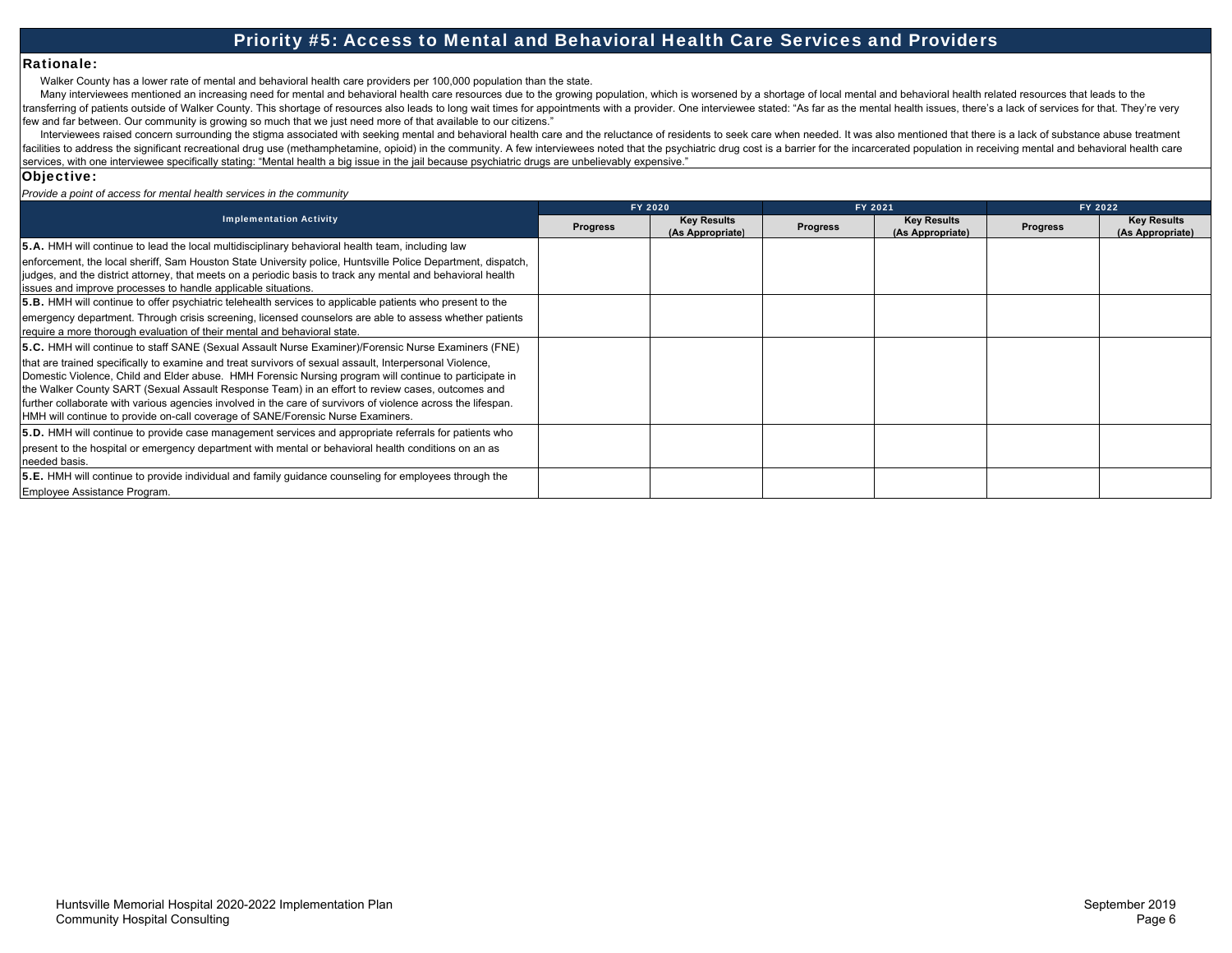### Priority #6: Increased Emphasis on Education and Awareness of Existing Health Care Resources

#### Rationale:

Interviewees acknowledged a lack of communication to increase education and awareness regarding existing resources and difficulty understanding the availability of and scope of resources across the continuum of care, which existing barriers due to the limited use of media outlets by residents. It was noted that the un/underinsured may be particularly challenged by a lack of awareness of existing resources. One interviewee stated: "There's no don't know where to turn to get information where they can get transportation or have a local provider for the needs they have."

Interviewees discussed the use of the Emergency Room as a medical home by underserved residents, and a perception that ambulance services and the Emergency Room will lead to quicker access to care. One interviewee stated: depends on education level and funding status. People think they'll get seen quicker by calling an ambulance and they don't care about what criteria calls for an ambulance."

#### Objective:

*Participate in initiatives and create opportunities to emphasize and educate community members on existing health care resources*

|                                                                                                                                                                                                                                                                                                                                                                                                                                                                                                                                                                                                                                                                                                                                                                                                                                                                                                                                                               | FY 2020         |                                        | FY 2021         |                                        | FY 2022         |                                        |
|---------------------------------------------------------------------------------------------------------------------------------------------------------------------------------------------------------------------------------------------------------------------------------------------------------------------------------------------------------------------------------------------------------------------------------------------------------------------------------------------------------------------------------------------------------------------------------------------------------------------------------------------------------------------------------------------------------------------------------------------------------------------------------------------------------------------------------------------------------------------------------------------------------------------------------------------------------------|-----------------|----------------------------------------|-----------------|----------------------------------------|-----------------|----------------------------------------|
| <b>Implementation Activity</b>                                                                                                                                                                                                                                                                                                                                                                                                                                                                                                                                                                                                                                                                                                                                                                                                                                                                                                                                | <b>Progress</b> | <b>Key Results</b><br>(As Appropriate) | <b>Progress</b> | <b>Key Results</b><br>(As Appropriate) | <b>Progress</b> | <b>Key Results</b><br>(As Appropriate) |
| 6.A. HMH will continue its program to assist patients who are discharged from the hospital Emergency                                                                                                                                                                                                                                                                                                                                                                                                                                                                                                                                                                                                                                                                                                                                                                                                                                                          |                 |                                        |                 |                                        |                 |                                        |
| Room or Rural Health Clinic when a referral to an employed primary care provider or specialist is made.<br>Referral Coordinators in the Revenue Cycle will facilitate the provision of clinical justification to payers as<br>required, and assist the patient in obtaining payer authorization for the appointment with a primary care<br>provider or specialist. Referral Coordinators will also contact the primary care provider or specialist and<br>assist the patient in setting the appointment. If the patient's care is followed by an employed provider, the<br>Referral Coordinators will follow up with the patient and the primary care provider or specialist within 22<br>days following the appointment date to confirm that the patient kept the appointment and to facilitate the<br>transmission of the clinical findings to the patient's primary care provider (RHC) or specialist in advance of<br>the patients follow up appointment. |                 |                                        |                 |                                        |                 |                                        |
| 6.B. HMH maintains a physician directory that is accessible by the public via the hospital's website, and                                                                                                                                                                                                                                                                                                                                                                                                                                                                                                                                                                                                                                                                                                                                                                                                                                                     |                 |                                        |                 |                                        |                 |                                        |
| allows for residents to search for providers by specialty and review a list of physicians with privileges at the<br>hospital.                                                                                                                                                                                                                                                                                                                                                                                                                                                                                                                                                                                                                                                                                                                                                                                                                                 |                 |                                        |                 |                                        |                 |                                        |
| 6.C. HMH will continue to partner with the local Department of State Health Services office to gain referrals                                                                                                                                                                                                                                                                                                                                                                                                                                                                                                                                                                                                                                                                                                                                                                                                                                                 |                 |                                        |                 |                                        |                 |                                        |
| for its programs, including, but not limited to, sexually transmitted infection programs, Texas Vaccines for<br>Children, Texas Health Steps, and the Adult Safety Net Program.                                                                                                                                                                                                                                                                                                                                                                                                                                                                                                                                                                                                                                                                                                                                                                               |                 |                                        |                 |                                        |                 |                                        |
| 6.D. HMH will continue to conduct follow up phone calls upon discharge to answer any patient questions<br>and/or discuss necessary next steps.                                                                                                                                                                                                                                                                                                                                                                                                                                                                                                                                                                                                                                                                                                                                                                                                                |                 |                                        |                 |                                        |                 |                                        |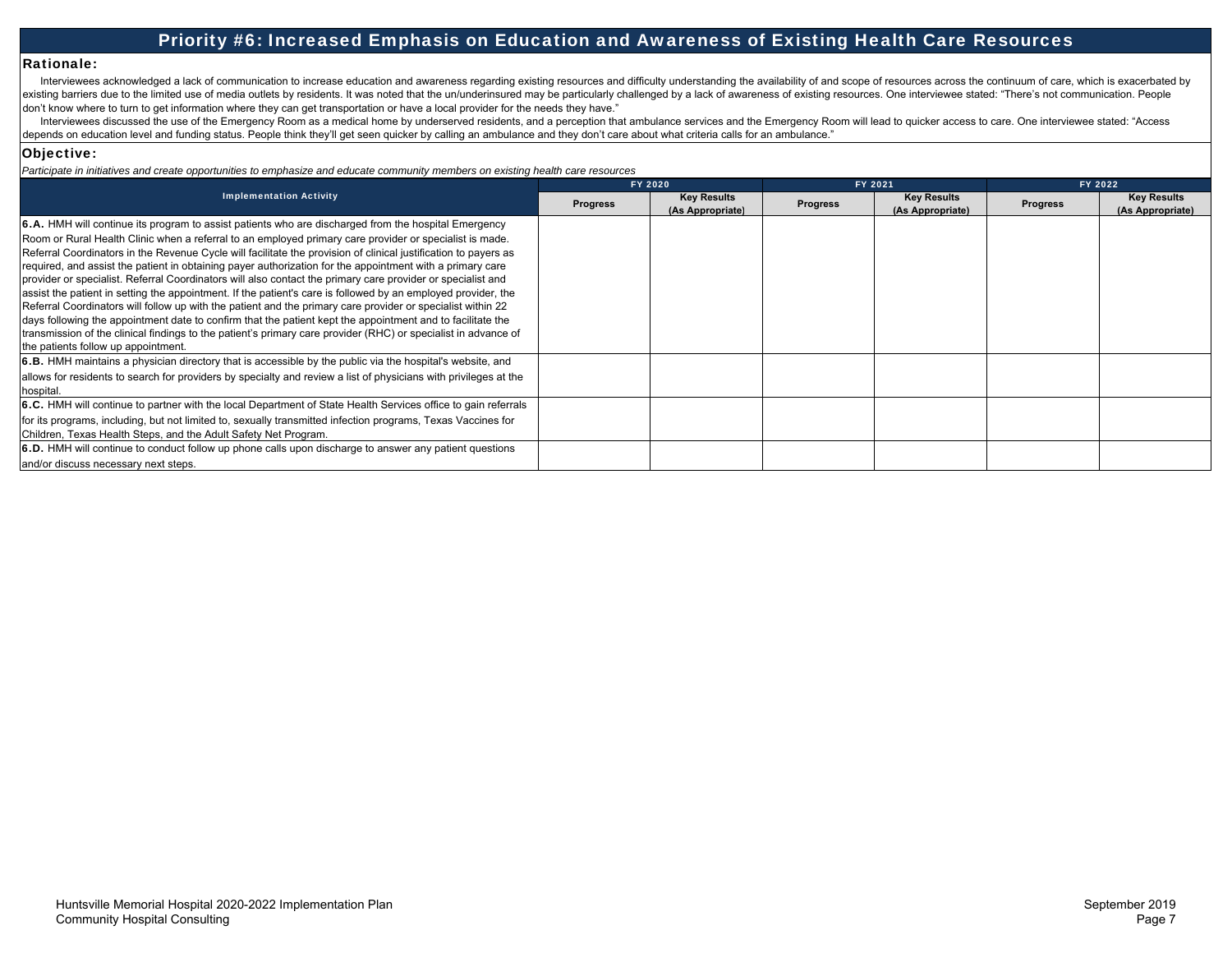# Feedback, Questions or Comments?

Please address any written comments on the CHNA and Implementation Plan and/or requests for a copy of the CHNA and Implementation Plan to:

# **Huntsville Memorial Hospital**

ATTN: Administration 110 Memorial Hospital Drive Huntsville, TX 77340

Please find the most up to date contact information on the Huntsville Memorial Hospital website under "About HMH":

https://www.huntsvillememorial.com/About‐HMH/Community‐Health‐Needs‐ Assessment.aspx



Huntsville Memorial Hospital 2020-2022 Implementation Plan Community Hospital Consulting

September 2019 Page 8